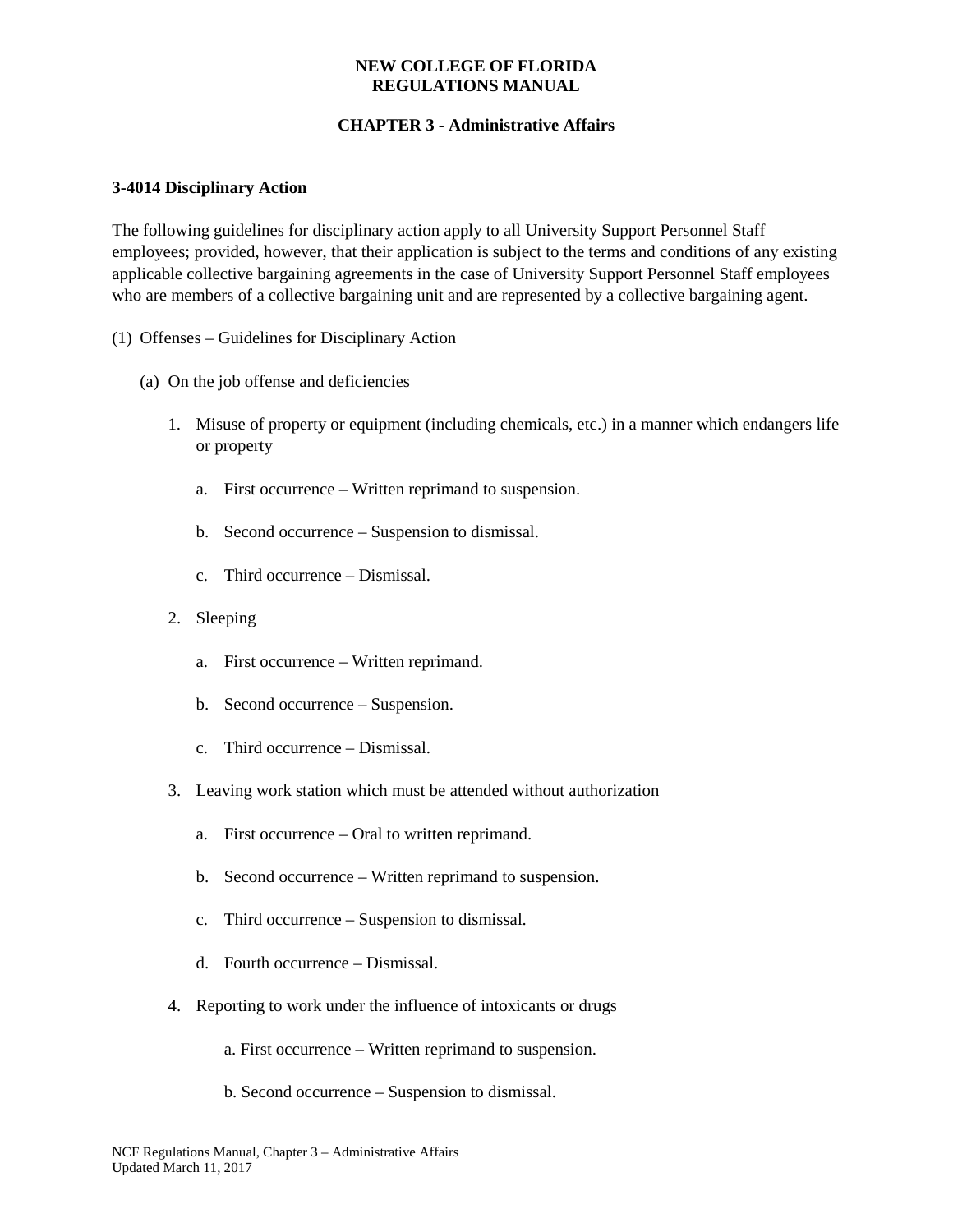## **CHAPTER 3 - Administrative Affairs**

c. Third occurrence – Dismissal.

- 5. Willful destruction of property or equipment
	- a. First occurrence Written reprimand to suspension.
	- b. Second occurrence Suspension to dismissal.
	- c. Third occurrence Dismissal.
- 6. Fighting or creating a disturbance which adversely affects morale, production, or maintenance of proper discipline
	- a. First occurrence Written reprimand to suspension.
	- b. Second occurrence Suspension to dismissal.
	- c. Third occurrence Dismissal.
- 7. Insubordination (refusal to obey orders, or like behavior)
	- a. First occurrence Written reprimand to suspension.
	- b. Second occurrence Suspension to dismissal.
	- c. Third occurrence Dismissal.
- 8. Horseplay (rough or boisterous play or pranks which do or may cause injury or embarrassment to others)
	- a. First occurrence Oral to written reprimand.
	- b. Second occurrence Written reprimand to suspension.
	- c. Third occurrence Suspension to dismissal.
	- d. Fourth occurrence Dismissal.
- 9. Willful falsification of records (false statements, misrepresentation or fraud of official documents, such as applications, leave slips, or work and production records)
	- a. First occurrence Written reprimand to dismissal.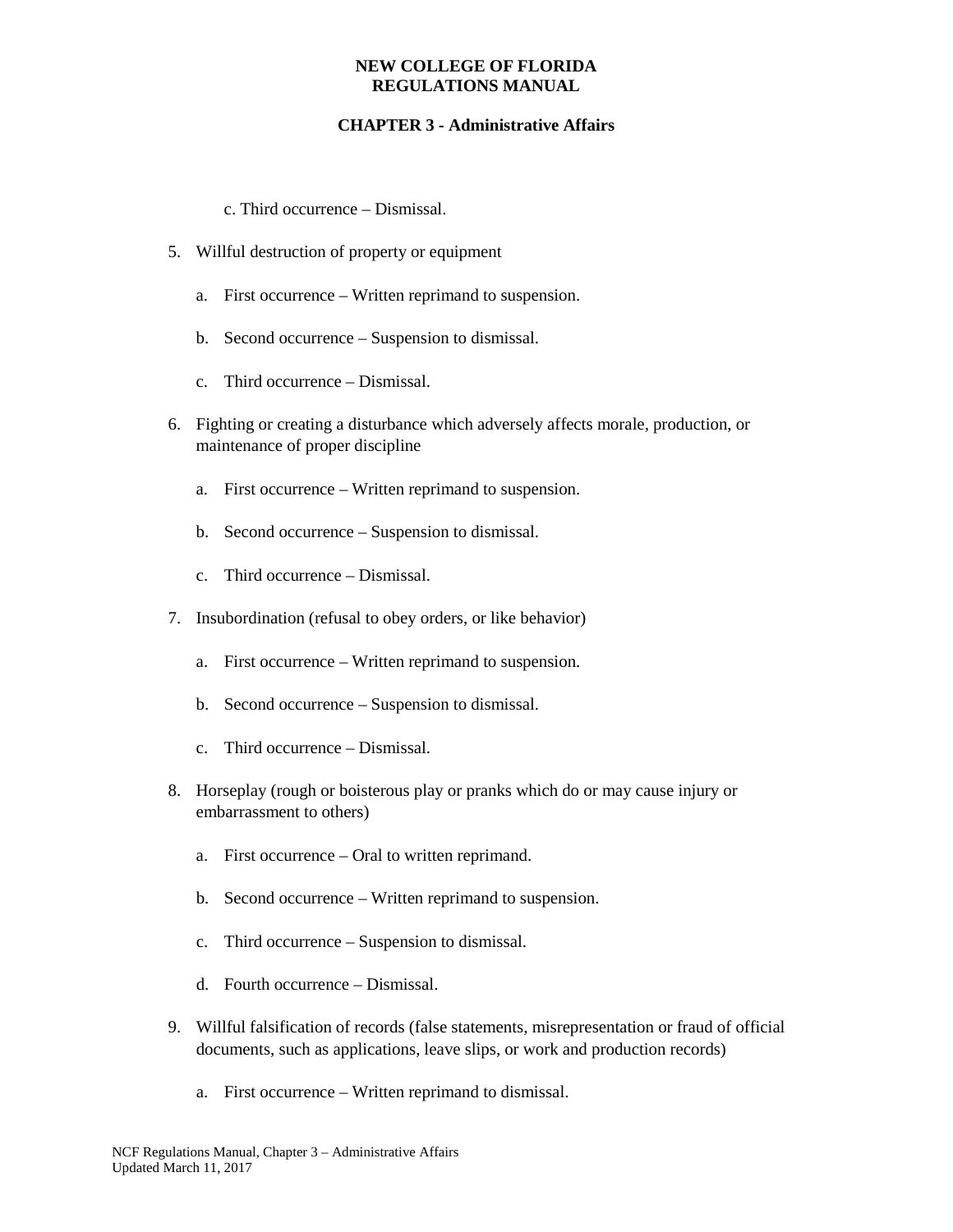- b. Second occurrence Dismissal.
- 10. Theft (regardless of whether articles are owned by individuals, the College or the State)
	- a. First occurrence Suspension to dismissal.
	- b. Second occurrence Dismissal.
- 11. Malicious use of profane or abusive language (directly to or in the presence of others)
	- a. First occurrence Oral to written reprimand.
	- b. Second occurrence Written reprimand to suspension.
	- c. Third occurrence Suspension to dismissal.
	- d. Fourth occurrence Dismissal.
- 12. Unauthorized distribution of written or printed material of any kind
	- a. First occurrence Oral to written reprimand.
	- b. Second occurrence Written reprimand to suspension.
	- c. Third occurrence Suspension to dismissal.
	- d. Fourth occurrence Dismissal.
- 13. Chronic or excessive absenteeism a pattern of absence in a 30-day period which adversely affects employees' work or management's ability to transact business
	- a. First occurrence Oral to written reprimand.
	- b. Second occurrence Written reprimand to suspension.
	- c. Third occurrence Suspension to dismissal.
	- d. Fourth occurrence Dismissal.
- 14. Abuse of Sick Leave (includes the intentional use of leave for reasons other than personal or family illness or injury or exposure to contagious disease)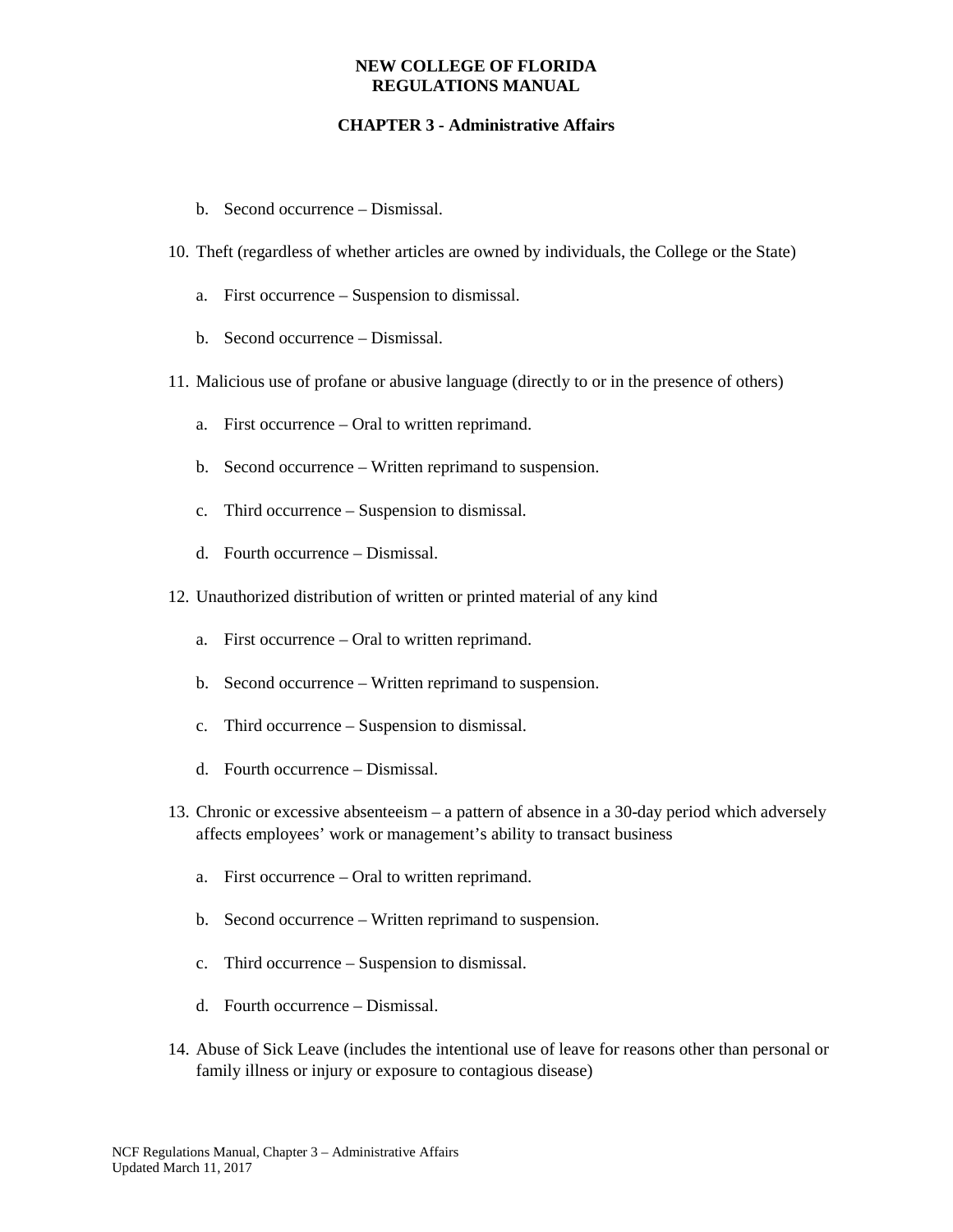- a. First occurrence Written reprimand to suspension.
- b. Second occurrence Suspension to dismissal.
- c. Third occurrence Dismissal.
- 15. Inattention to duty (includes loafing, loitering, and wasting time during working hours) within any six-month period
	- a. First occurrence Oral to written reprimand.
	- b. Second occurrence Written reprimand to suspension.
	- c. Third occurrence Suspension to dismissal.
	- d. Fourth occurrence Dismissal.
- 16. Habitual tardiness (reporting late for work, over-extending breaks or meal periods) within any six-month period
	- a. First occurrence Oral to written reprimand.
	- b. Second occurrence Written reprimand to suspension.
	- c. Third occurrence Suspension to dismissal.
	- d. Fourth occurrence Dismissal.
- 17. Absence without authorized leave (during any six-month period) for period less than three consecutive workdays
	- a. First occurrence Oral to written reprimand.
	- b. Second occurrence Written reprimand to suspension.
	- c. Third occurrence Suspension to dismissal.
	- d. Fourth occurrence Dismissal.
- 18. Gambling
	- a. First occurrence Oral to written reprimand.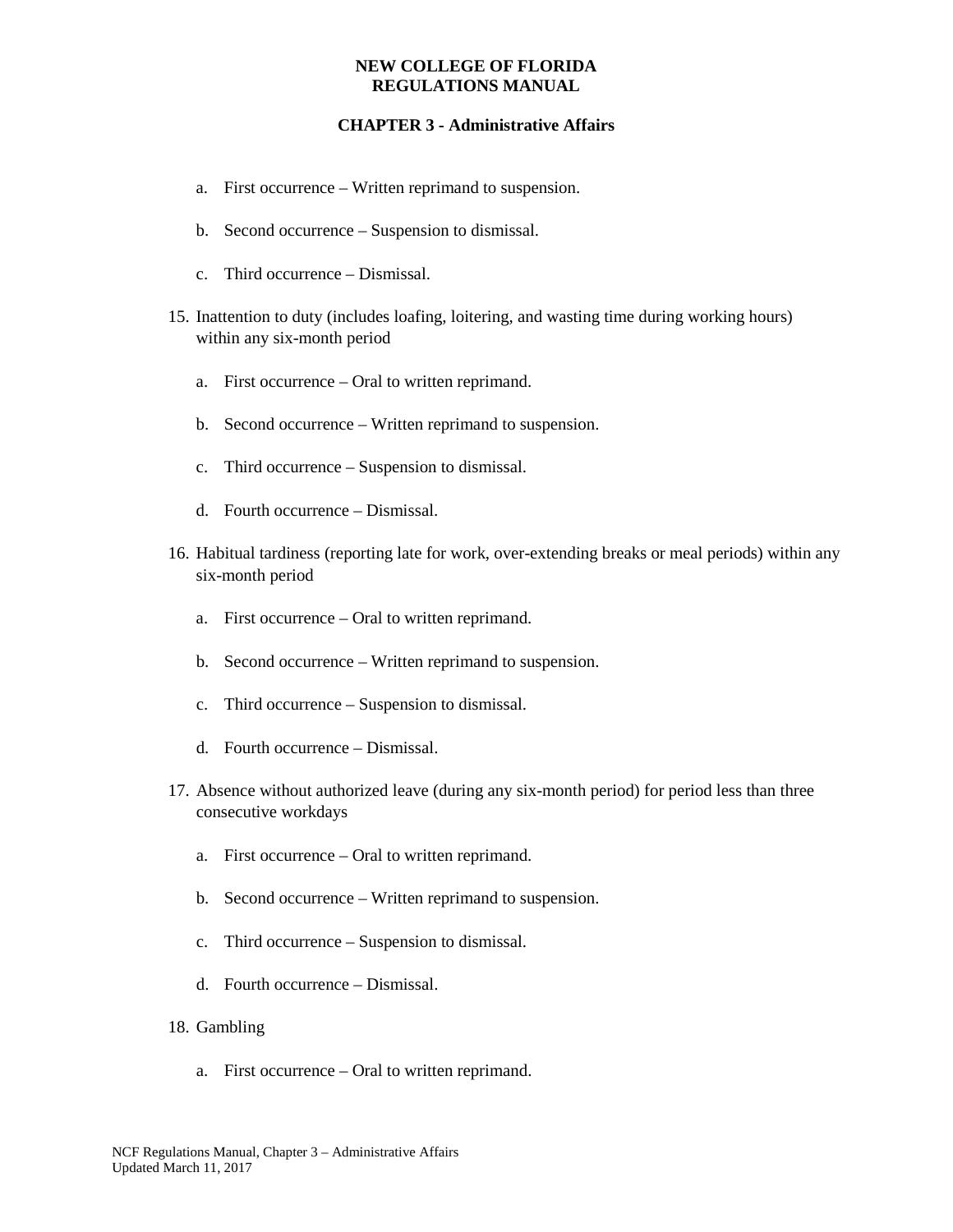- b. Second occurrence Written reprimand to suspension.
- c. Third occurrence Suspension to dismissal.
- d. Fourth occurrence Dismissal.
- 19. Willful violation of written rules, regulations and policies
	- a. First occurrence Written reprimand to suspension.
	- b. Second occurrence Suspension to dismissal.
	- c. Third occurrence Dismissal.
- 20. Negligence (careless workmanship, slovenliness in performance of duty)
	- a. First occurrence Oral to written reprimand.
	- b. Second occurrence Written reprimand to suspension.
	- c. Third occurrence Suspension to dismissal.
	- d. Fourth occurrence Dismissal.
- 21. Sub-standard work (includes failure to carry out assigned work or instructions within reasonable time or by a specified deadline)
	- a. First occurrence Oral to written reprimand.
	- b. Second occurrence Written reprimand to suspension.
	- c. Third occurrence Suspension to dismissal.
- 22. Violation of any provision of law or College rule, including prohibitions of unfair labor practices and discrimination. First occurrence – Oral reprimand to dismissal.
- 23. Sexual Harassment as defined by the College's Sexual Harassment Policy Statement incorporated by reference herein
	- a. First occurrence Suspension to dismissal.
	- b. Second occurrence Dismissal.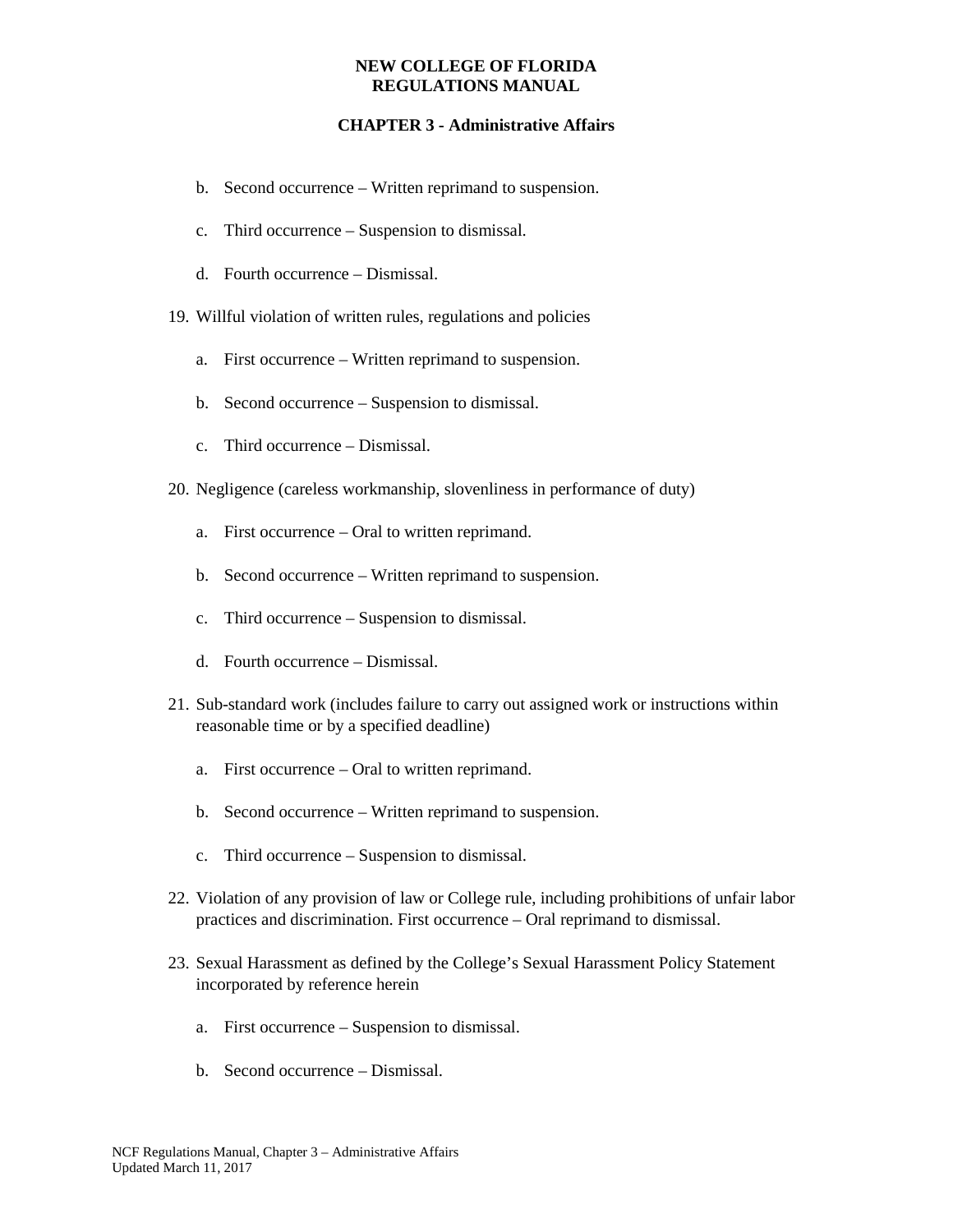- 24. Engaging in concerted activities to commit an offense (e.g., work stoppage, slow-down, mass call-in alleging sickness)
	- a. First occurrence Written reprimand to suspension.
	- b. Second occurrence Suspension to dismissal.
	- c. Third occurrence Dismissal.
- 25. Revealing privileged information
	- a. First occurrence Written reprimand to suspension.
	- b. Second occurrence Suspension to dismissal.
	- c. Third occurrence Dismissal.
- 26. Use of corporal punishment, mishandling, verbal or physical abuse of client
	- a. First occurrence Written reprimand to suspension.
	- b. Second occurrence Suspension to dismissal.
	- c. Third occurrence Dismissal.
- 27. Failure to report any mistreatment of a client in a timely manner
	- a. First occurrence Written reprimand to suspension.
	- b. Second occurrence Suspension to dismissal.
	- c. Third occurrence Dismissal.
- 28. Failure to report lost or stolen property
	- a. First occurrence Written reprimand to suspension.
	- b. Second occurrence Suspension to dismissal.
- 29. Inefficiency or inability to perform assigned duties and/or substandard (below) performance of assigned duties
	- a. First occurrence Written reprimand to dismissal.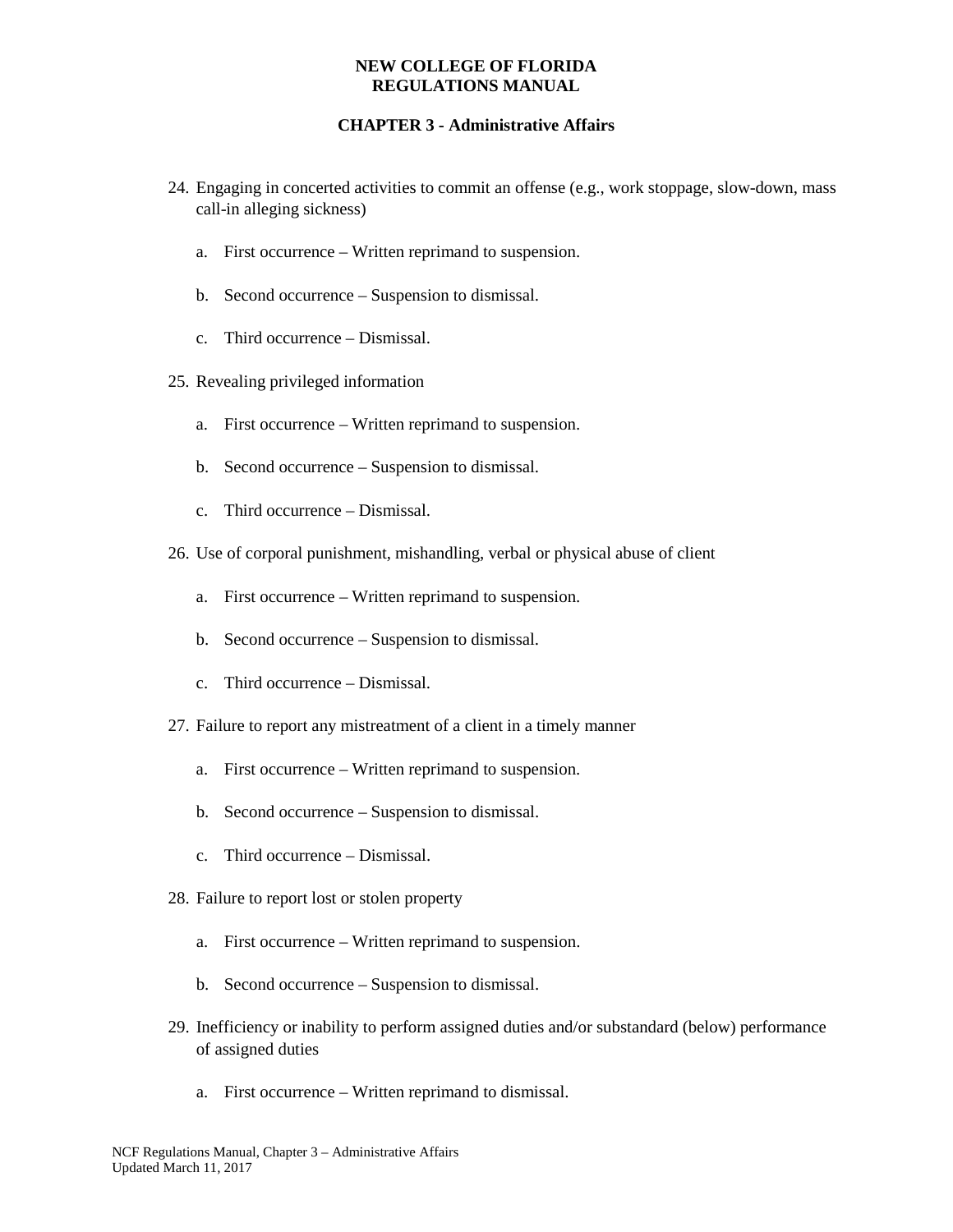- b. Second occurrence Dismissal.
- (b) On or off the job offenses
	- 1. Under the influence of or possession of non-prescribed drugs or the sale and/or distribution of a drug or narcotic while on duty
		- a. First occurrence Suspension or dismissal.
		- b. Second occurrence Dismissal.
	- 2. Violation of the Code of Ethics for public employees, Chapter 112, Florida Statutes
		- a. First occurrence Written reprimand to dismissal.
		- b. Second occurrence Dismissal.
	- 3. Conviction of any crime other than traffic violations
		- a. First occurrence Written reprimand to suspension.
		- b. Second occurrence Suspension to dismissal.
	- 4. Conviction of a misdemeanor, under Chapter 110.1127, Florida Statutes
		- a. First occurrence Suspension to dismissal.
		- b. Second occurrence Dismissal.
	- 5. Conviction of a felony
		- a. First occurrence Suspension to dismissal.
		- b. Second occurrence Dismissal.
- (2) Types of Disciplinary Action
	- (a) Nonappealable. Nonappealable disciplinary actions include written and oral reprimands.
	- (b) Appealable. Appealable disciplinary actions include suspension, dismissal, demotion and reduction in pay.